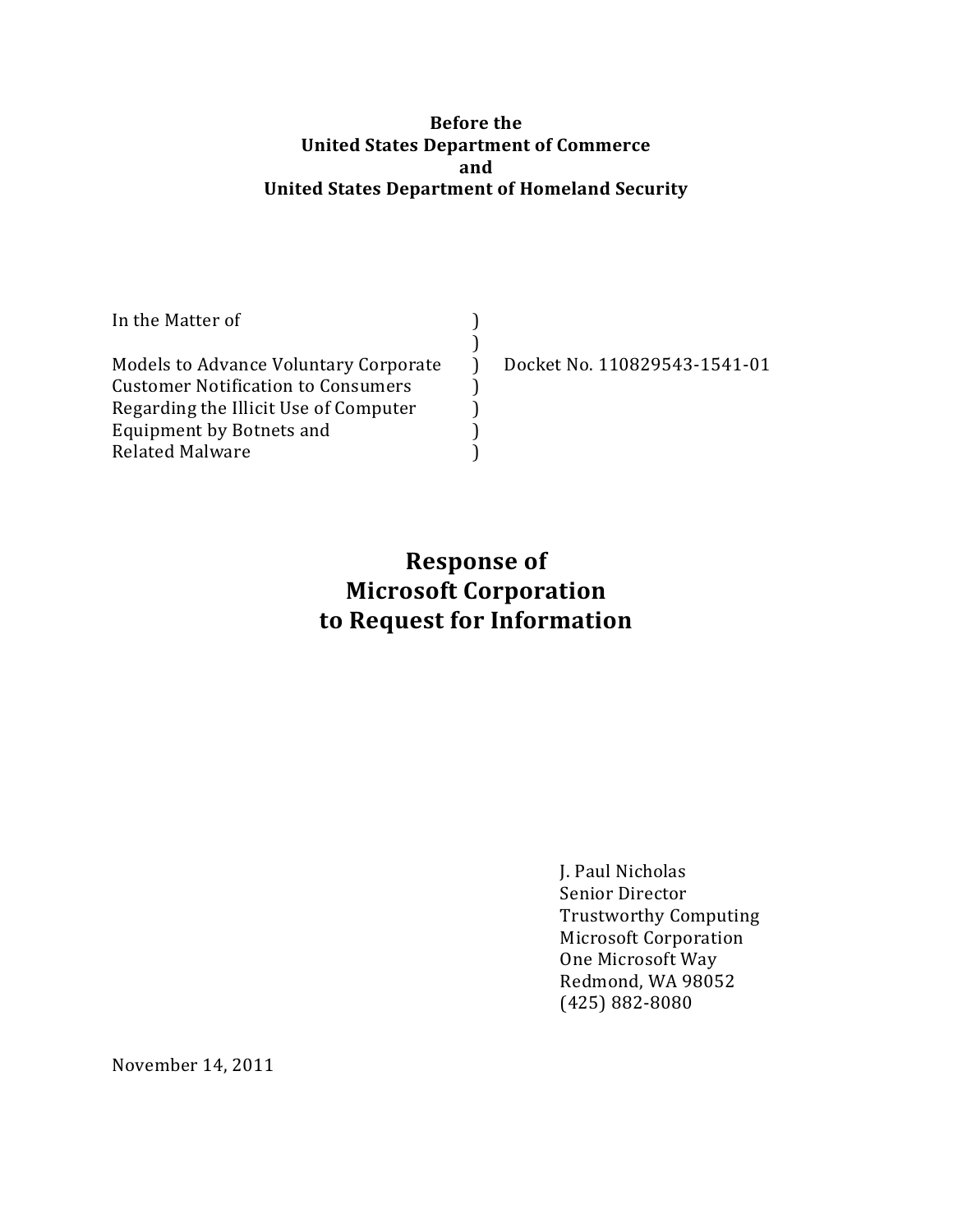#### **EXECUTIVE SUMMARY**

<span id="page-1-0"></span>The Departments of Commerce and Homeland Security rightly express concern over the potential economic damage done by botnets and malware. Microsoft is committed to working with its industry and government partners to reduce the impact of botnets and other malware on the Internet ecosystem. We are pleased to provide this input concerning whether there are tools or processes that could, on a national scale, help mitigate the detrimental effects of botnets and malware.

Botnets are a complex problem that requires a multi-faceted global solution. As such, no one entity can solve the problem alone. Microsoft believes that voluntary efforts to combat botnets must include members of the entire ecosystem, as our own experience reflects successful partnership with ISPs, academia, other infrastructure providers, CERTs, and legal counsel. In fact, the most interesting and effective solutions will come from the partnerships between different parts of the ecosystem.

Many members of the ecosystem are already taking significant action to help protect consumers from botnets and malware. Many of these private sector efforts are just now blossoming should be allowed to evolve and grow at the necessary rate to match rapidly advancing threats. Microsoft believes that continued experimentation through practical pilot projects will be most likely to reveal the most effective solutions to this complex problem.

Microsoft places heavy emphasis on the need to disrupt and ultimately prevent botnets in the future. It is important not to simply build mechanisms by which botnet infections can be cleaned up very efficiently, in perpetuity. To do this, we must disrupt the botnet business models by simultaneously raising the attackers' costs while lowering their gains.

Microsoft applauds the Departments for raising the profile of the many important issues addressed in this Request for Information. We hope that this helps to accelerate the many discussions, pilots and decisions necessary across the ecosystem to advance consumer botnet notification models. Microsoft looks forward to continued engagement with government and industry and would welcome any request to discuss these matters in more detail.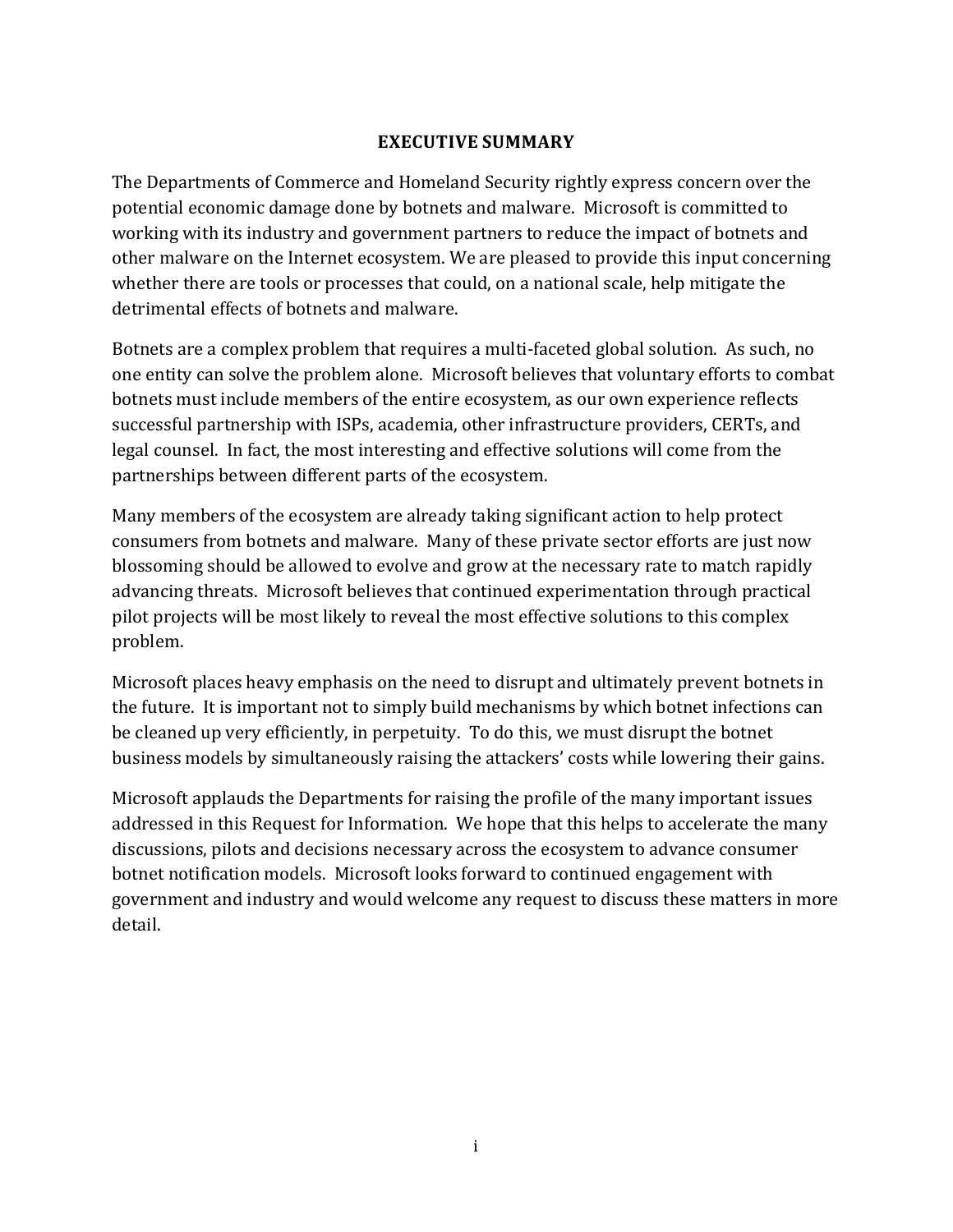#### **TABLE OF CONTENTS**

| I.   |    |                                                                                                                                                                |
|------|----|----------------------------------------------------------------------------------------------------------------------------------------------------------------|
| II.  |    | MICROSOFT'S SPECIFIC EXAMPLES OF SUCCESS: BOTNET TAKEDOWNS AND MITIGATIONS  2                                                                                  |
| III. |    |                                                                                                                                                                |
|      |    | A. A Voluntary Code of Conduct Would be Premature at this Juncture, and Industry<br>has Demonstrated the Ability and Willingness to Make Progress in this Area |
|      |    | B. An Industry-led Approach with Distributed Responsibilities Provides a Balanced                                                                              |
|      | C. | Efforts to Disrupt, Mitigate and Protect Against Botnets Need to Involve the                                                                                   |
|      | D. | Notifying Consumers of Malware Infections Would Accelerate Efforts to Defeat                                                                                   |
|      |    | E. Current and Future Technologies Can Help Prevent and Mitigate Botnets and                                                                                   |
|      | F. | Successful Efforts Must Also Aim to Disrupt the Botnet Business Model  11                                                                                      |
| IV.  |    |                                                                                                                                                                |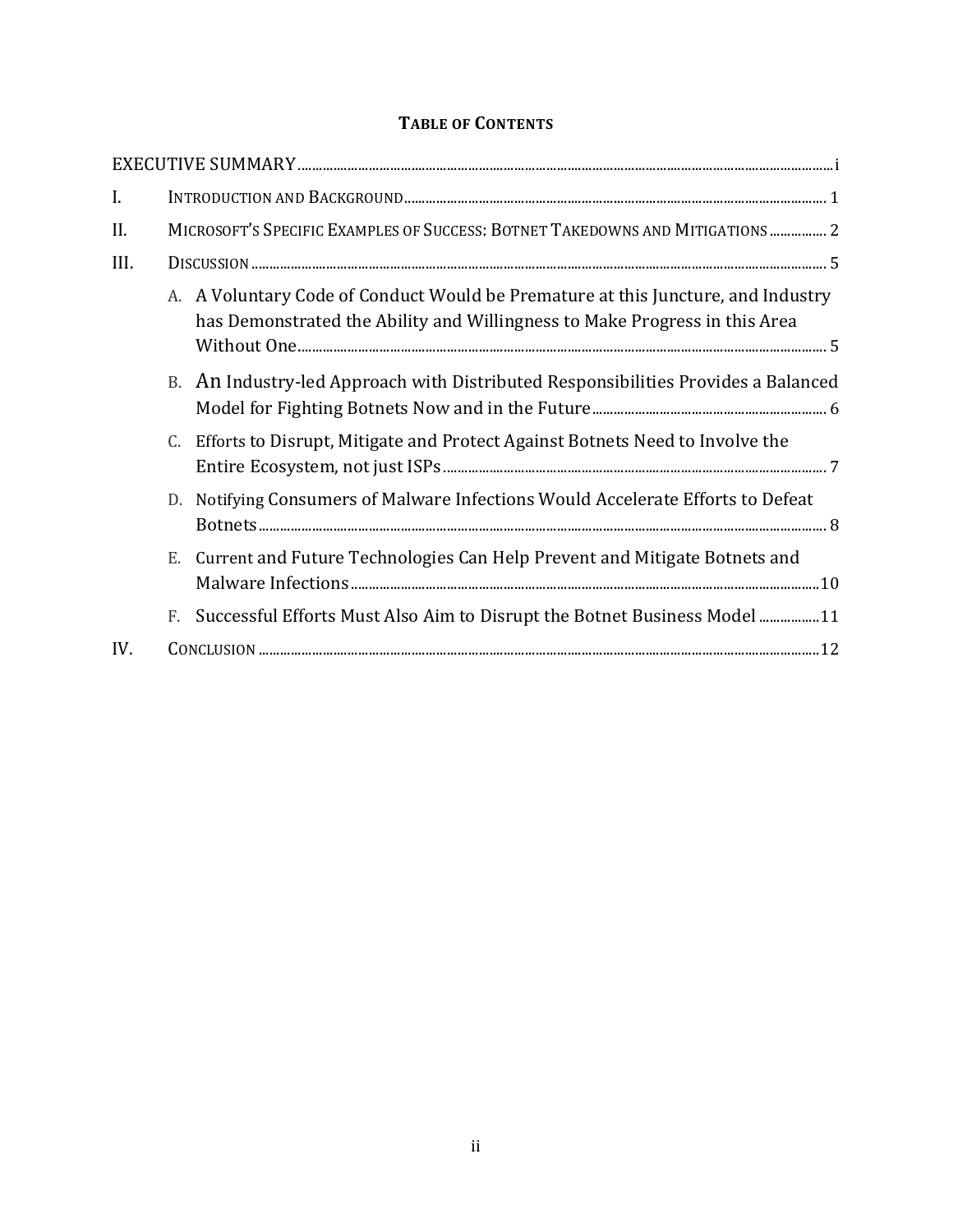#### **Before the United States Department of Commerce and United States Department of Homeland Security**

| In the Matter of                          |                              |
|-------------------------------------------|------------------------------|
| Models to Advance Voluntary Corporate     | Docket No. 110829543-1541-01 |
| <b>Customer Notification to Consumers</b> |                              |
| Regarding the Illicit Use of Computer     |                              |
| Equipment by Botnets and                  |                              |
| <b>Related Malware</b>                    |                              |

# **Response of Microsoft Corporation to Request for Information**

Microsoft Corporation ("Microsoft"), by its undersigned representative and pursuant to Federal Register notice, 76 FR 58466 (September 21, 2001), hereby submits its comments in response to the Request for Information ("RFI") issued by the United States Department of Commerce's National Institute of Standards and Technology ("NIST") and National Telecommunications and Information Administration ("NTIA") and the United States Department of Homeland Security's National Protection and Programs Directorate ("NPPD") in the above-captioned matter.<sup>1</sup>

## <span id="page-3-0"></span>**I. INTRODUCTION AND BACKGROUND**

In the RFI, the Departments rightly express concern over the potential economic damage done by botnets and malware and seek input concerning whether there are tools or processes that could, on a national scale, help mitigate the detrimental effects of botnets and malware. The RFI poses a wide array of relevant questions across a range of issues related to botnet mitigation, but it chiefly focuses on (1) the relative merits and possible approaches to establishing a voluntary code of conduct to aid in this area, and (2) the value of, and possible models for, "a centralized consumer resource center" to facilitate private sector actions to combat botnets.<sup>2</sup>

Botnets and malware are global problems that must be addressed, and Microsoft applauds the Departments' effort to draw attention to this critical issue and to seek workable solutions to the problem. However, the RFI omits any account of the

l

<sup>1</sup> Hereinafter, NIST, NTIA, and NPPD, will be referred to collectively as "the Departments." By further Federal Register notice, 76 FR 68160 (November 3, 2011), the Departments extended the deadline for submission of comments until November 14, 2011.

<sup>2</sup> RFI, 76 FR 58466, 58467-68 (September 21, 2001).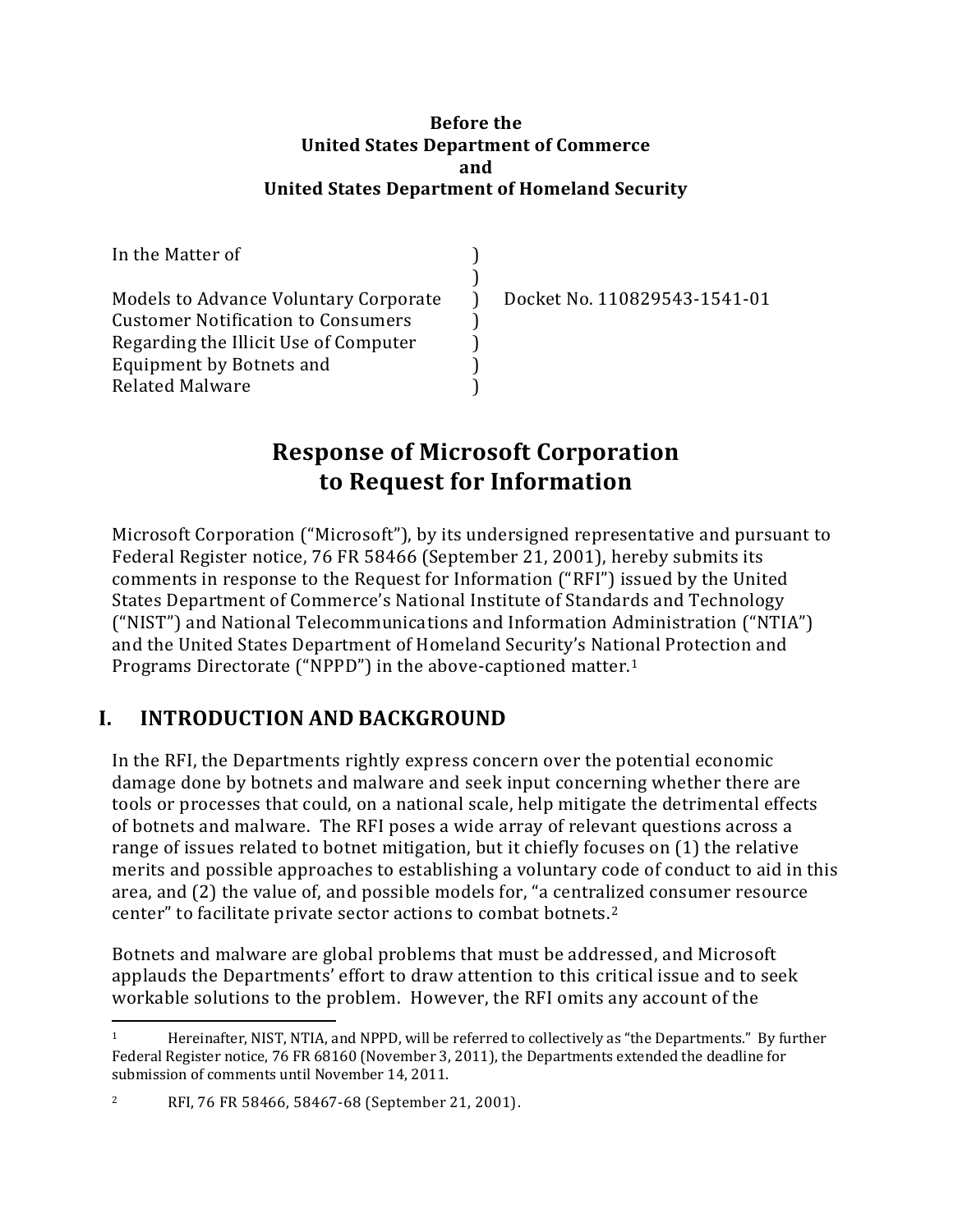significant private sector-led efforts already underway in the United State to address many of the very issues the RFI raises.3 This background is essential to place the Departments' inquiries in the appropriate context. Microsoft is pleased to be able to contribute this input.

The RFI observes that "[c]ompanies and consumers may be able to voluntarily address some of these issues, but to fully address the problem, they will need to work together to clean and better protect computers."4 Microsoft strongly agrees. Working closely with our partner Internet Service Providers ("ISPs") and members of other sectors, Microsoft has been deeply involved in the campaign against botnets and malware for several years, and together we have gained critical experience from several key efforts against botnets.

Microsoft has a three pronged approach to diminishing the effects of botnets.

First, we work to make Windows a hostile environment for botnets through reducing the attack surface, making exploits less reliable and decreasing the window of opportunity for attack. Additionally, we build anti-malware technologies to prevent and remove infections. Securing the platform helps to raise attackers' costs as they must invest more to develop exploits and have a short period of time to recover that investment. Second, when criminals are abusing our platform or brands we will use legal process to deprive them of that opportunity. These efforts also seek to remove attackers' access to infrastructure such as the domain name system and the computers they have infected, thereby reducing the benefit they derive from these resources. Third, we catalyze ecosystem collaboration to amplify the reach of our efforts. To do this we leverage our global network of partners to share actionable information to enable additional disruptive actions and to assist victims.

## <span id="page-4-0"></span>**II. MICROSOFT'S SPECIFIC EXAMPLES OF SUCCESS: BOTNET TAKEDOWNS AND MITIGATIONS**

We have leveraged technical tools in the fight against botnets, and interestingly, we have been able to use the legal system to facilitate the fight as well. These successful operations have the ability to scale globally and can be repeated by motivated parties across the industry and by the government itself.

In February 2010, Microsoft collaborated with VeriSign to shut down the Waledac botnet. Leveraging legal process in a novel approach, Microsoft obtained an *ex parte* temporary restraining order ("TRO") from the U.S. District Court for the Eastern District of Virginia against Internet domains used as connection points for the command and control servers for Waledac and the bots under its control.<sup>5</sup> Under the authority of the TRO, VeriSign – as

l <sup>3</sup> The RFI does, however, request descriptions of "scalable measures parties have taken against botnets" and other information concerning them. *Id.* at 58468, question 9.

<sup>4</sup> *Id.* at 58467.

<sup>5</sup> *Microsoft Corporation v. John Does 1-27, et. al.*, Civil Action 1:10CV156 (LMB1UFA).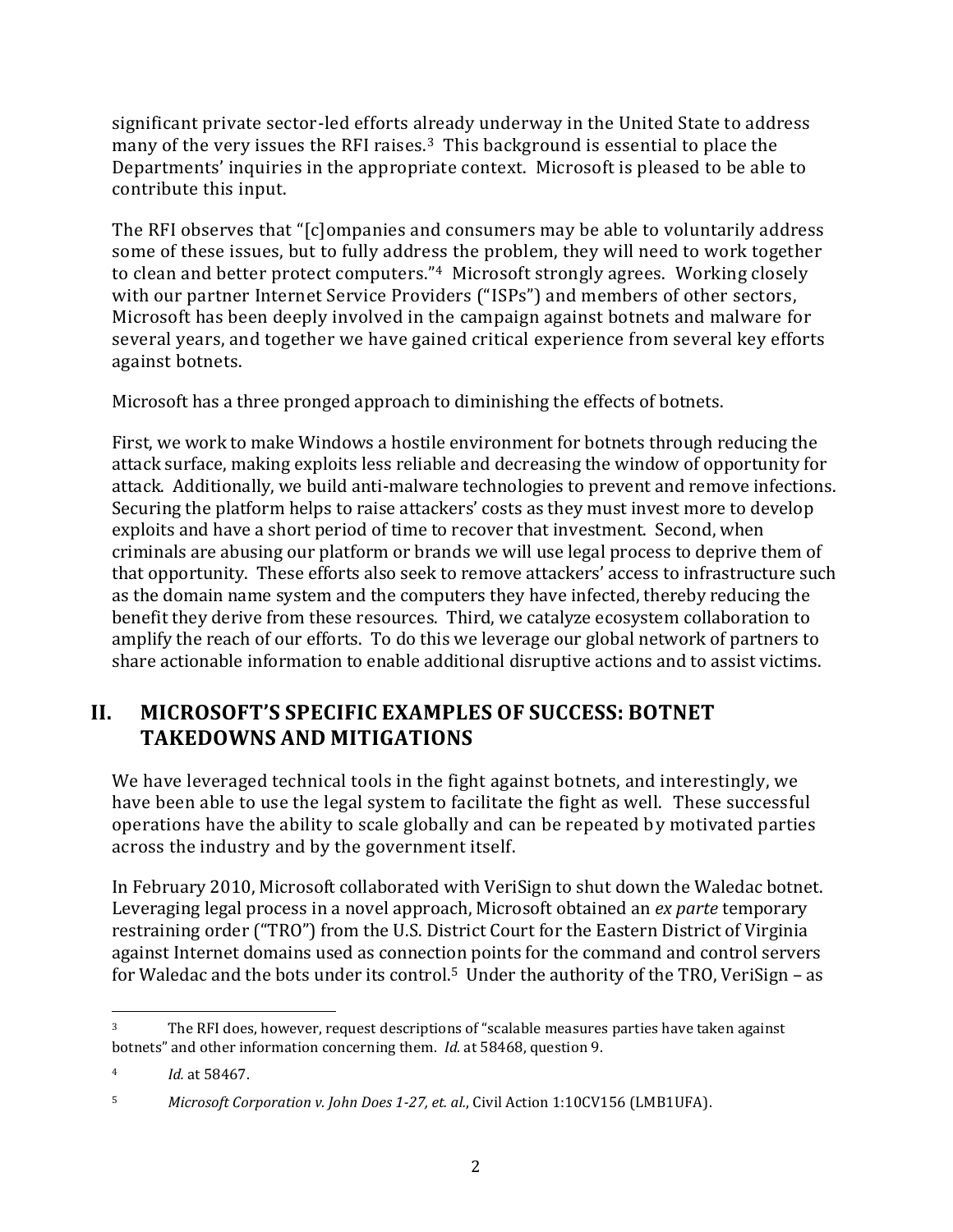the registry operator for all .com domains – severed the domains in question from the Internet. With this action, the known connections between Waledac's central command and the individual computers previously under its control were largely severed, thereby decapitating the botnet and disrupting its spamming operations. Once the botnet was disrupted, Microsoft was able to provide IP addresses of infected computers to ISPs and CERTs around the world to enable notification of impacted customers. We have observed that the number of computers infected with Waledac has been reduced by nearly 90 percent from an initial count of approximately 80,000 infected devices since the takedown operation. This operation served as a proof of concept for both the legal and technical actions and has helped to build the international partnerships to assist in notifying impacted users.

Building on this success, earlier this year, [Microsoft](http://www.microsoft.com/presspass/presskits/DCU/) joined with industry, academic, and international partners successfully to take down the larger, more notorious and complex botnet known as Rustock.<sup>6</sup> This botnet was estimated to have approximately 1.3 million infected computers operating under its control worldwide and was been known to be capable of sending billions of spam mails every day, including fraudulent lottery scams and offers for fake, and potentially dangerous, prescription drugs. Following this operation, we partnered with an even larger group of ISPs and CERTs around the world to notify impacted customers. As a result of this operation, the number of computers infected with Rustock dropped by over 75 percent in 6 months.

Microsoft is also supportive of similar efforts that are led by third parties. For example, when the FBI led the takedown of the Coreflood botnet in April 2011 Microsoft assisted by releasing a special update to the Malicious Software Removal Tool ("MSRT"), which removed the malware from the infected machines.<sup>7</sup>

l <sup>6</sup> *See* Taking Down Botnets: Microsoft and the Rustock Botnet, available at [http://blogs.technet.com/b/microsoft\\_on\\_the\\_issues/archive/2011/03/17/taking-down-botnets-microsoft](http://blogs.technet.com/b/microsoft_on_the_issues/archive/2011/03/17/taking-down-botnets-microsoft-and-the-rustock-botnet.aspx)[and-the-rustock-botnet.aspx](http://blogs.technet.com/b/microsoft_on_the_issues/archive/2011/03/17/taking-down-botnets-microsoft-and-the-rustock-botnet.aspx) ("[N]o single company or group can accomplish this lofty goal alone. It requires collaboration between industry, academic researchers, law enforcement agencies and governments worldwide. In this case, Microsoft worked with Pfizer, the network security provider FireEye and security experts at the University of Washington. All three provided declarations to the court on the dangers posed by the Rustock botnet and its impact on the Internet community. Microsoft also worked with the Dutch High Tech Crime Unit within the Netherlands Police Agency to help dismantle part of the command structure for the botnet operating outside of the United States. Additionally, Microsoft worked with CN-CERT in blocking the registration of domains in China that Rustock could have used for future command and control servers.").

<sup>&</sup>lt;sup>7</sup> In addition to these recent takedown operations, Microsoft invests heavily to prevent and mitigate botnets around the world. Some of our efforts include: (1) providing security updates to over 700 million computers every month through the Windows Update service; (2) cleaning millions of infected computers each month automatically with the MSRT; (3) providing Microsoft Security Essentials, an anti-malware solution, at no cost to consumers; (4) blocking over 1.5 billion attempted malware installations with the SmartScreen filter in Internet Explorer 8 and 9; and (5) investing in security technologies in Windows such as data execution prevention ("DEP") and address space layout randomization ("ASLR") that reduce the likelihood of successful exploitation of vulnerabilities.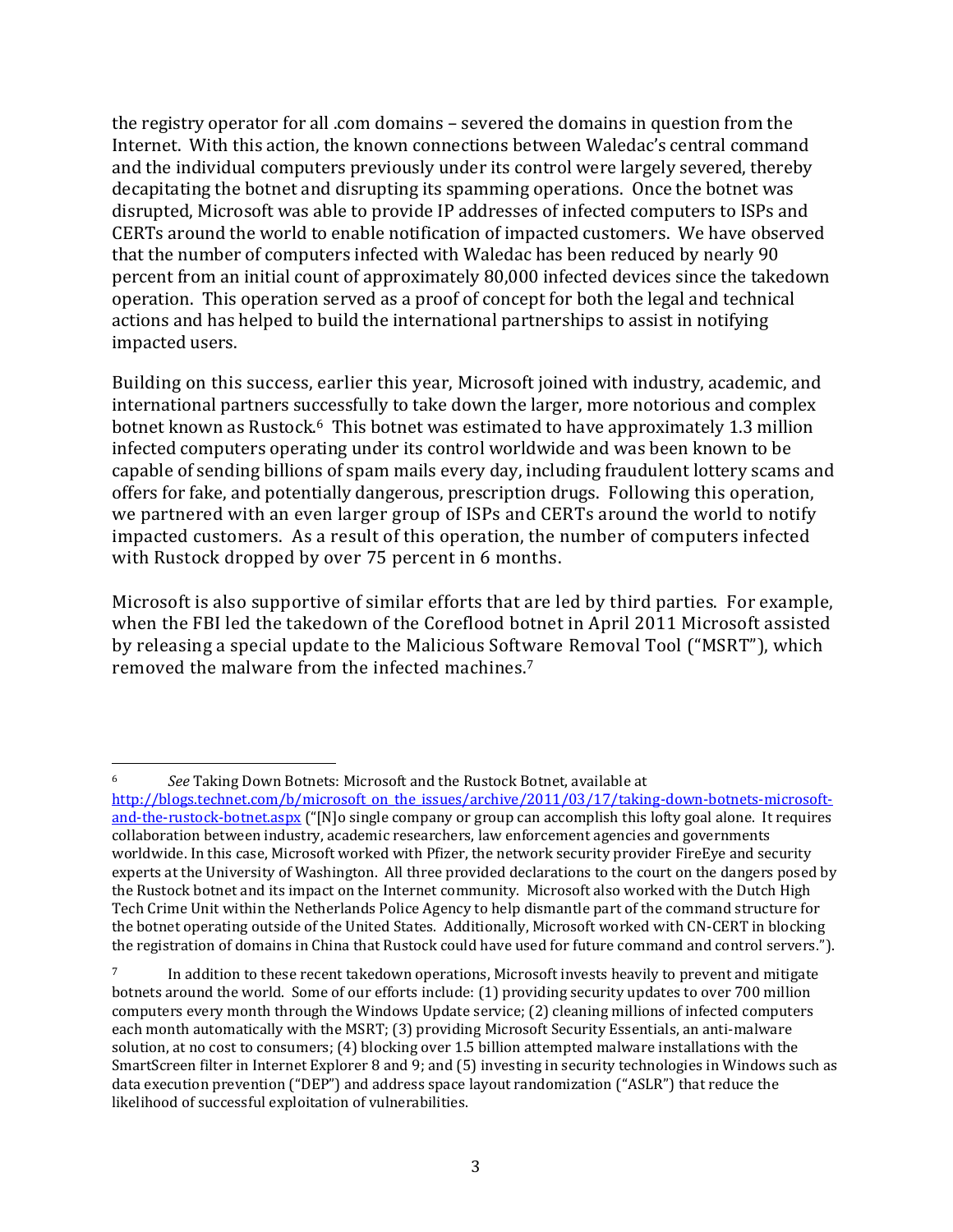Similarly, Microsoft has been actively involved in anti-botnet efforts within the Messaging Anti-Abuse Working Group ("MAAWG").8 One of the lessons learned from the take down activities described above is that a lack of standard metrics for measuring the effectiveness of efforts to clean up infected computers creates a disincentive for ISPs to share information about their efforts. To address this problem, MAAWG, leveraging its success in the SPAM/e-mail metrics area, has established an initiative to explore reporting metrics for botnet cleanup efforts.

With regard to measuring the success of efforts to fight botnets, the Departments ask what baseline measurements are available.<sup>9</sup> There are several measures of botnets, malware and infected PCs today ranging from reports by individual vendors to projects such as the Composite Block List<sup>10</sup>. The lack of a commonly accepted view of the problem can make it difficult to evaluate possible solutions and measure success.

To produce a consistent measure of infection that can be used to compare different populations of computers to each other, Microsoft reports infection rates using a metric called *computers cleaned per thousand,* or *CCM,* which represents the number of computers cleaned for every 1,000 executions of the Malicious Software Removal Tool ("MSRT"). The MSRT data is used because the tool's global reach, large installed base, and regularly scheduled release facilitate the comparison of relative infection rates between different populations of computers.

Microsoft's data, while immense and global, is limited to computers running the Windows operating system. As malware targets other operating systems as well, this is not a complete view of the problem but a reasonable proxy. We do also caution that there are a myriad of reasons for changes in the measurement of botnets and infected devices. Accordingly, it is difficult to determine the actual causes of these changes. Microsoft is actively engaged in the Federal Communications Commission ("FCC") Communications Security Resiliency and Interoperability Council ("CSRIC") working group 7 chartered with addressing this specific issue.

While still maturing, collectively, the efforts described above demonstrate that the very sort of voluntary, collaborative, broad-based private sector-led framework for botnet mitigation envisioned in the RFI is already developing and taking hold in the U.S. They also illustrate how such an industry-led approach to botnet disruption, notification, and mitigation can be most responsive to consumer needs while keeping pace with ever evolving online threats. As the MAAWG example illustrates, while answers to many of the logistical, technical, and business challenges in this area remain unclear, industry is

<sup>9</sup> RFI, *supra* note 2, at 58469, question 13.

l

<sup>8</sup> <http://www.maawg.org/>MAAWG brings together a broad cross section of members of the messaging industry "to work collaboratively and to successfully address the various forms of messaging abuse, such as spam, viruses, denial-of-service attacks and other messaging exploitations. To accomplish this, MAAWG develops initiatives in the three areas necessary to resolve the messaging abuse problem: industry collaboration, technology, and public policy."[http://www.maawg.org/about\\_maawg](http://www.maawg.org/about_maawg)**.** 

<sup>10</sup> <http://cbl.abuseat.org/>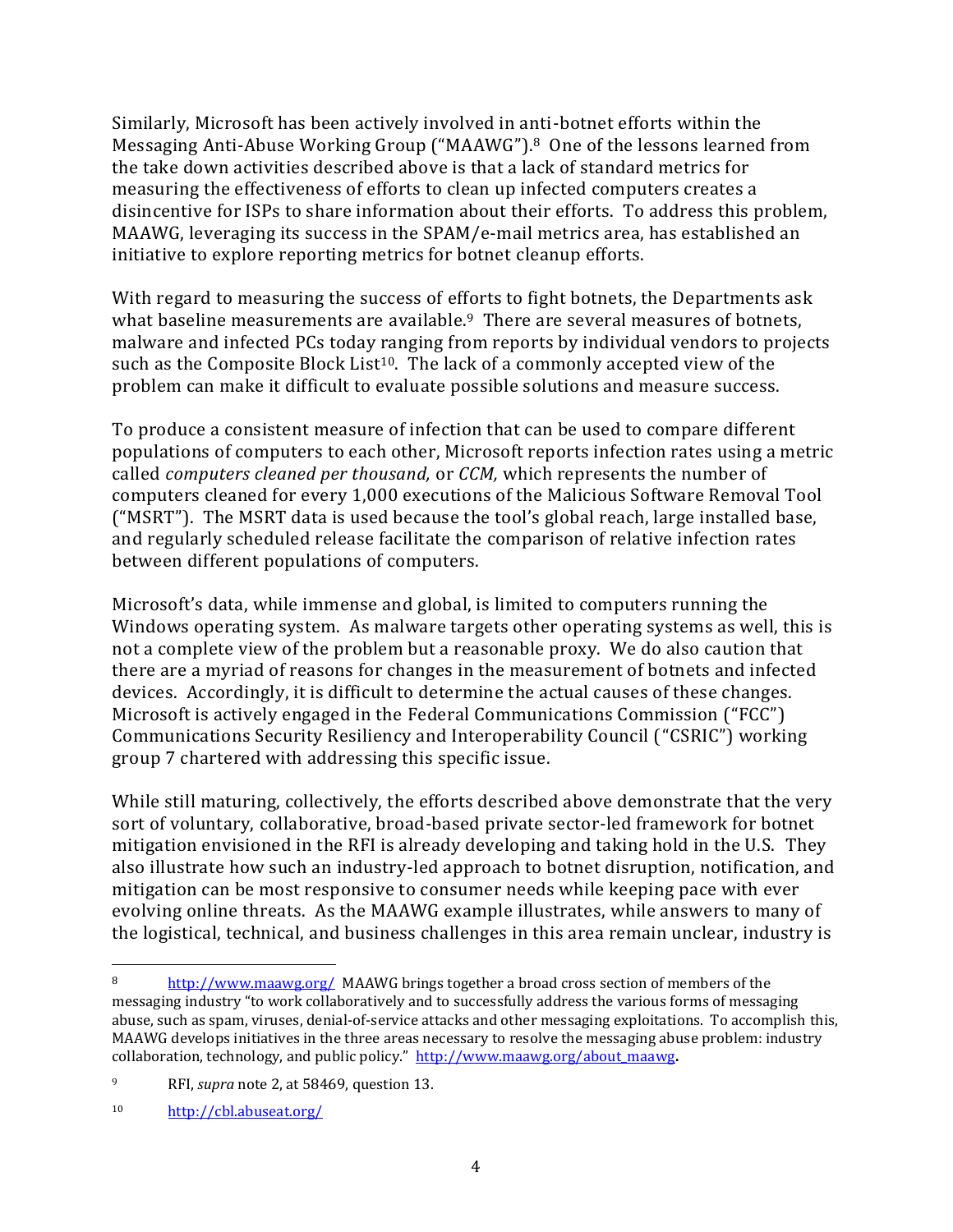independently and purposefully grappling with them to find solutions that work across the diverse landscape of interested stakeholders. These efforts should be encouraged and allowed to continue. As the Departments proceed in this area, they should do so cautiously to avoid disrupting this emerging framework.

# <span id="page-7-0"></span>**III. DISCUSSION**

### <span id="page-7-1"></span>**A. A Voluntary Code of Conduct Would be Premature at this Juncture, and Industry has Demonstrated the Ability and Willingness to Make Progress in this Area Without One.**

The primary inquiry presented in the RFI concerns "the requirements of, and possible approaches to creating, a voluntary industry code of conduct to address the detection, notification and mitigation of botnets."<sup>11</sup> The Departments also ask about preventative measures that could help to stop botnet infections before they happen and specifically ask whether there would be any "benefits to developing and standardizing these practices for companies and consumers through some kind of code of conduct or otherwise?"<sup>12</sup>

Identifying existing and developing new codes of conduct cannot be successfully accomplished without first understanding the security goals and objectives the government and private stakeholders are trying to reach and behaviors and outcomes that are desired or necessary to accomplish them. Together, these objectives and outcomes lead to risk management principles that can form the basis for voluntary codes of conduct. While the security goals and objectives associated with botnet mitigation may be relatively clear, the required behaviors are not.

As noted above, industry's experience with botnet take down and clean up in the Waledac and Rustock cases has yielded further questions concerning the technical, logistical, and business case requirements that are still being explored. Accordingly, at the present time, the necessary elements of a "code of conduct" remain unclear. While important progress is being made, this area is not yet mature enough for formal standardization. Continued experimentation through practical pilot projects, not formal standards, will be more likely to reveal the most effective solutions to this complex problem. In lieu of formal standards, we suggest that industry focus on adoption of best practices and consistency in approaches where appropriate, in particular looking for ways to apply techniques similar to Microsoft's use of the legal system to facilitate botnet takedowns. As they begin to emerge, common (though not prescribed) approaches will reduce user confusion and help more members of the ecosystem adopt these important practices.

Moreover, the RFI appears to presuppose that a voluntary code of conduct is necessary for action in this area. However, as the case studies outlined above evidence, this is not the

 $\overline{\phantom{0}}$ <sup>11</sup> RFI, *supra* note 2, at 58467 (Summary).

<sup>12</sup> *Id.* at 58468, questions 2-3.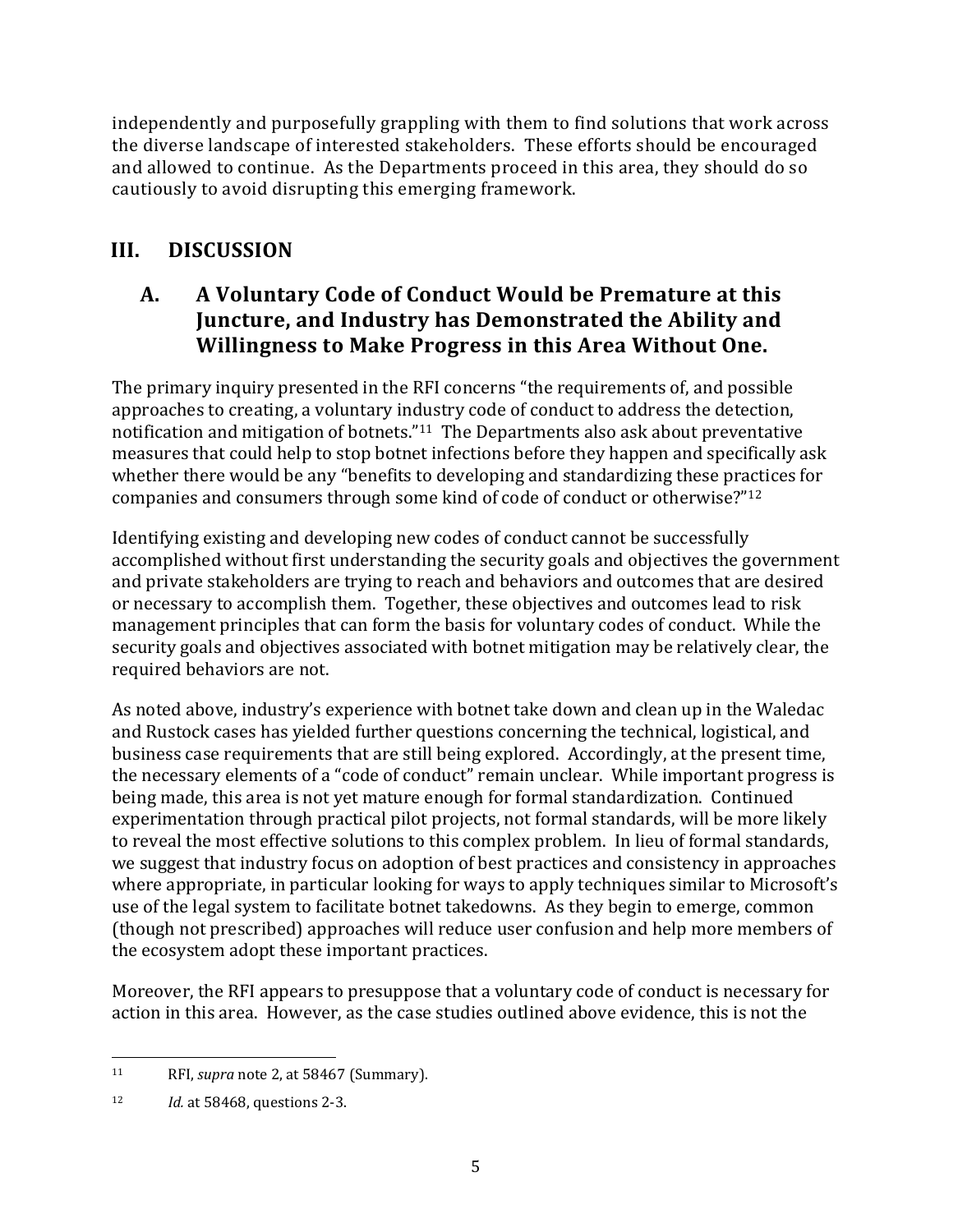case. Industry action is moving forward notwithstanding the lack of a clear code of conduct. Indeed, it is such industry activity that may ultimately yield a clearer picture of what such a code should look like.

Additionally, Microsoft acknowledges the Departments' request for input on providing incentives for entities to participate in efforts to defeat botnets. However, for the same reasons just noted, the processes and drivers for action are still emerging. Thus, the most effective market or technical incentives to drive action remain unclear. In addition, while the Departments can and should continue to encourage the government, and private sector companies, to use legal process to take down botnets, it is not clear that any government incentive is needed.

## <span id="page-8-0"></span>**B. An Industry-led Approach with Distributed Responsibilities Provides a Balanced Model for Fighting Botnets Now and in the Future**

The second major focus of the RFI concerns the value of, and possible models for, "a centralized consumer resource center" to facilitate and incentivize private sector actions to combat botnets.13 The RFI presents three possible scenarios for such a center – private sector run and supported; public/private partnership; government run and supported – and asks a series of questions concerning the relative merits and possible requirements of each of the models.<sup>14</sup>

Microsoft believes that industry and government in the U.S. and around the world should collaborate to improve and maintain the security of devices on the Internet. Every member of the Internet ecosystem has a role to play in protecting consumers against online threats such as botnets and related malware, including consumers themselves. The unique role each plays depends on the relationship they have with the consumer and their ability to determine that a particular device is infected with malware and mitigate its impacts.

Private sector companies in the United States and around the world are currently engaged in a variety of efforts to both disrupt botnets and to notify and remediate infected consumers. Microsoft's own efforts, detailed above, have yielded positive results and valuable experiences that should be replicated globally. Although this work is not yet to scale, it would be premature for government to intervene with any centralized operational services. The business case for such a function does not yet exist.

Microsoft has studied the efforts against botnets in Australia, Germany and Japan, among others. Microsoft is actively participating in the FCC CSRIC working group 7 that is further examining these international efforts. It is clear that there is no "one size fits all" approach to fighting botnets at a national scale. We do note that in several of these

 $\overline{\phantom{0}}$ 

<sup>13</sup> *Id.* at 58467-68.

<sup>14</sup> *Id.* at 58469, questions 25-30.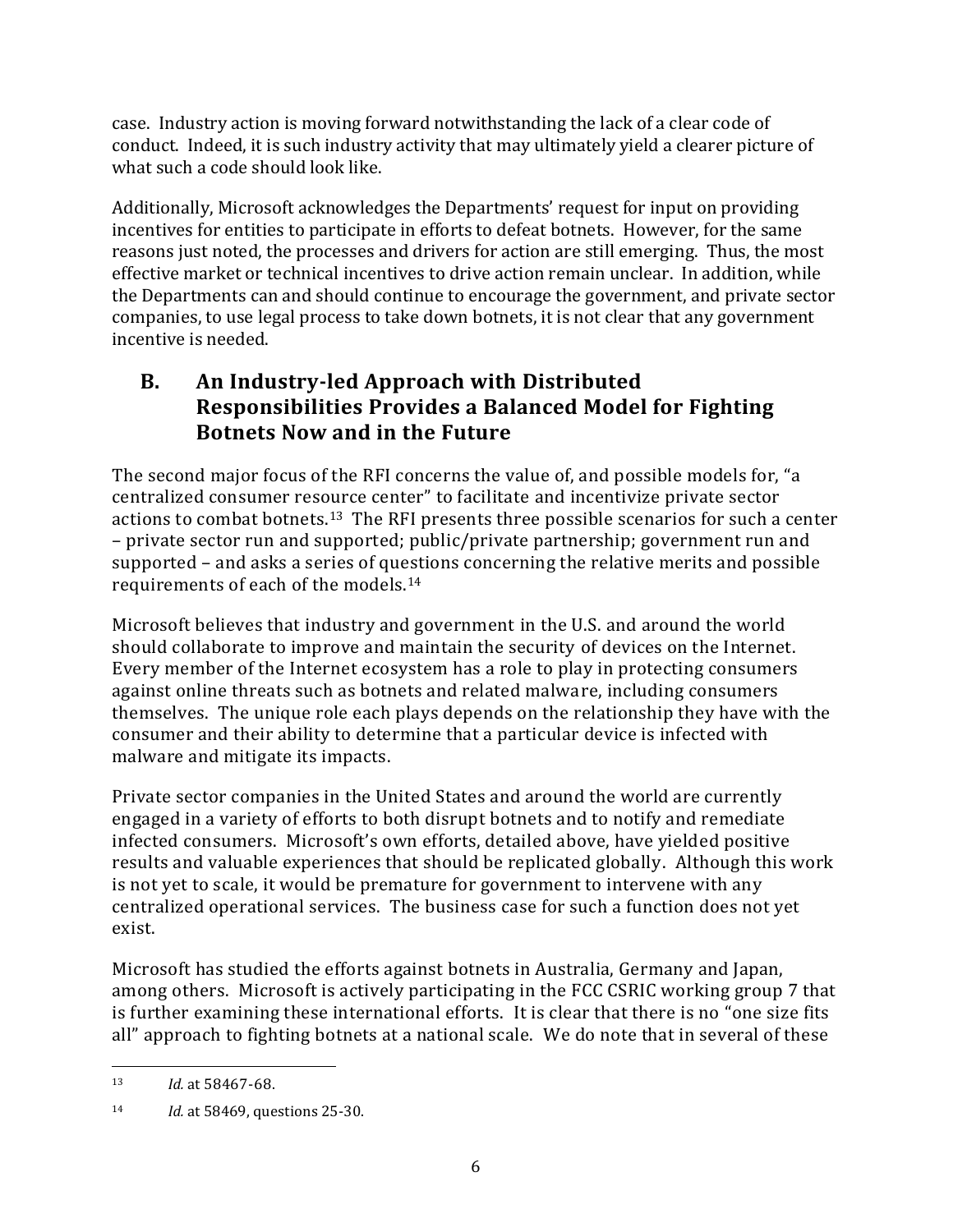cases the government programs preceded private sector efforts. In the United States the private sector is already leading the way. The activities underway reflect the principle that effectively combating botnets requires broad-based collaboration among a range of interested stakeholders. However, it is the nature of such collaboration models that they start with a well-defined group of participants who can pilot and prove what approaches work best, and grow to scale with experience and greater maturity. Centralizing these programs could disrupt existing work and could stifle new activity.

Successful efforts against botnets require technical knowledge of the affected technology (online services, operating systems and networks) and a trusted relationship between the service provider and the consumer. The private sector companies who provide these services possess both the technical understanding necessary to disrupt botnets and the trusted relationship with consumers. Adequately addressing consumer security online requires careful attention be paid to both the evolution of threats and the ever changing online usage patterns of consumers. The private sector is best positioned to understand and react to both of these demands.

Moreover, it is also important to recognize that the current efforts against botnets represent just a baseline of what is needed to effectively protect consumers. As set forth more fully in section C below, Microsoft believes that additional efforts to protect consumers, while building on the existing foundation, should be distributed throughout the ecosystem. This approach cannot be implemented effectively in a centralized manner. Establishing a center enables the transfer of responsibility and creates the risk of a moral hazard. In addition relying on a center also creates challenges that include yearly funding, organizational governance and accountability, and potentially obsolescence.

Private and public sector entities are actively collaborating in the fight against botnets. Undoubtedly, we are in the early stages of this battle and all members of the ecosystem must continue to innovate and collaborate in order to disrupt, mitigate and ultimately prevent bots. As no one entity can succeed alone, Microsoft's view is that we must continue to embrace a distributed approach where each member of the ecosystem fulfills the role for which they are best suited. The government can play a valuable role in facilitating and enabling these efforts, but the operational and technical aspects are best led by the private sector entities that have the closest relationships with the impacted customers.

## <span id="page-9-0"></span>**C. Efforts to Disrupt, Mitigate and Protect Against Botnets Need to Involve the Entire Ecosystem, not just ISPs**

The RFI recognizes that, to date, most government attention in the botnet area has been devoted to the potential role that ISPs can play.15 The Departments ask whether this focus on ISPs is appropriate or whether other entities can also participate in botnet

l <sup>15</sup> *Id.* at 58469, question 12.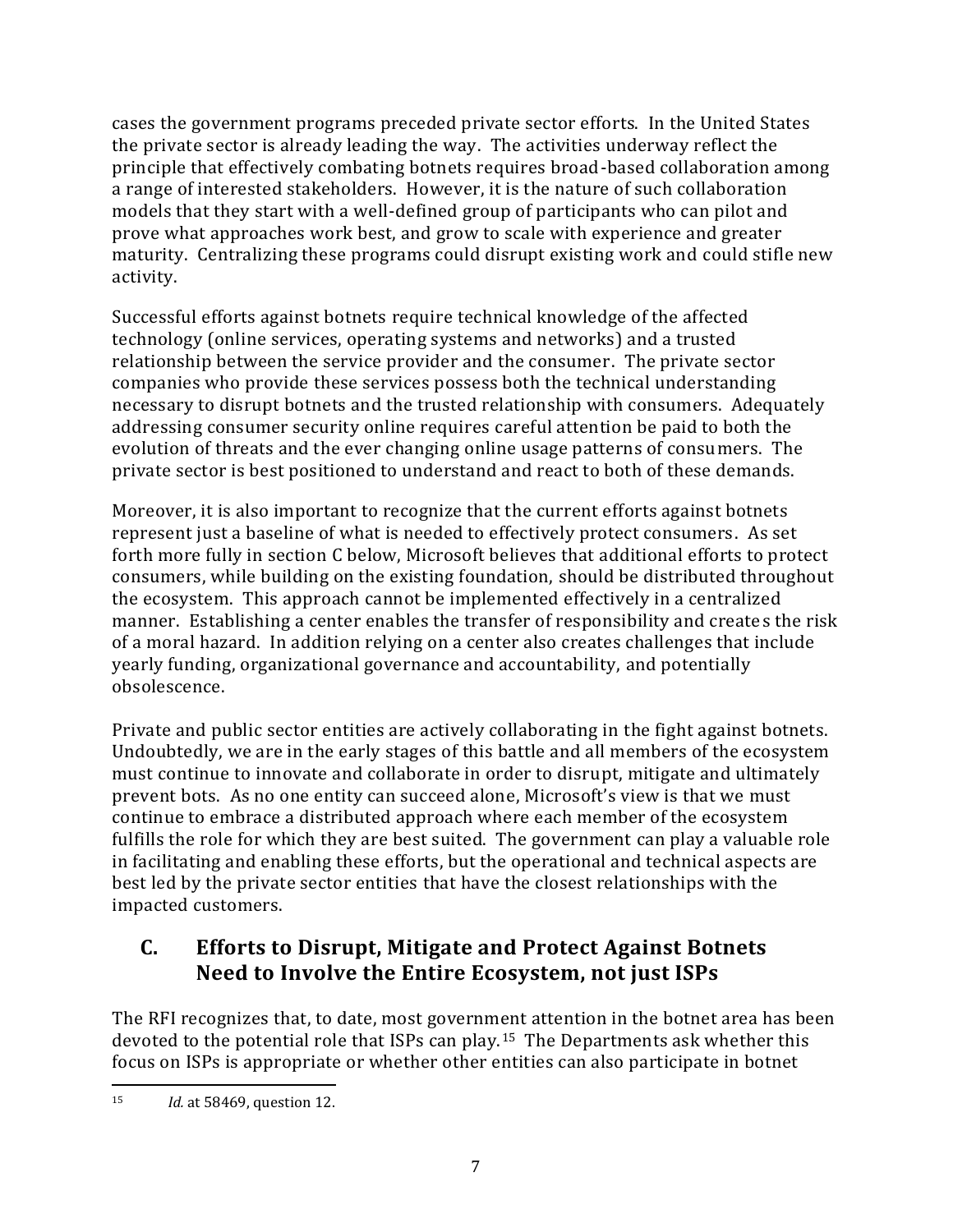mitigation efforts.16 Botnets comprise a complex problem that requires a multi-faceted global solution. As such, no one entity can solve the problem alone. In fact, the most interesting and effective solutions will come from the partnerships between different parts of the ecosystem. Microsoft believes that voluntary efforts to combat botnets must include members of the entire ecosystem, as our own experience reflects successful partnership with ISPs, academia, other infrastructure providers, CERTs, and legal counsel.

ISPs do have a unique role in helping to defeat botnets. ISPs are, in effect, the only entities that can identify the impacted customer from an external report which is often limited to just an IP address. Microsoft works with a number of ISPs around the world to notify consumers who have been victims of botnets such as Waledac and Rustock. These ISPs partners have worked to notify their customers of security issues and providing them with helpful resources to help remediate the problem and help prevent it from recurring.

However, while ISPs occupy a unique position, they are not the only entities that need to be involved. Entities including but not limited to operating system and application vendors, security software vendors, domain name services, hosting companies, online service providers (banks, email providers, and social networks), ISPs and consumer organizations can make meaningful and relevant contributions to solving the problem. To be most effective, these other entities should focus on the functions for which they are uniquely suited and that they are best equipped to provide.

For example, operating system and application vendors are best suited to reduce the attack surface of their products and to provide security updates when vulnerabilities are discovered. Anti-malware providers have specialized knowledge of threats and are aptly positioned to produce solutions to block emerging threats and remove infections from devices. This distribution of responsibilities allows for leveraging trusted relationships, specialization of services, and differentiated levels of security depending on the value of the asset at risk. Exploring the full complement of necessary functions and stakeholders is not complete and should be an early focus of voluntary efforts.

#### <span id="page-10-0"></span>**D. Notifying Consumers of Malware Infections Would Accelerate Efforts to Defeat Botnets**

As noted above, successful efforts to defeat botnets must involve the entire Internet ecosystem, not just ISPs. In our work with them, Microsoft encourages service providers generally to notify customers that they believe to be impacted by malware.17 Notifying the impacted end users is the first step to help them to disinfect their computer and take steps to prevent future infection. Additionally, the consumer may want to take steps to ensure his or her identity, personal data, or financial information have not been impacted.

l <sup>16</sup> *Id.*

<sup>17</sup> *Id.* at 58468, question 7.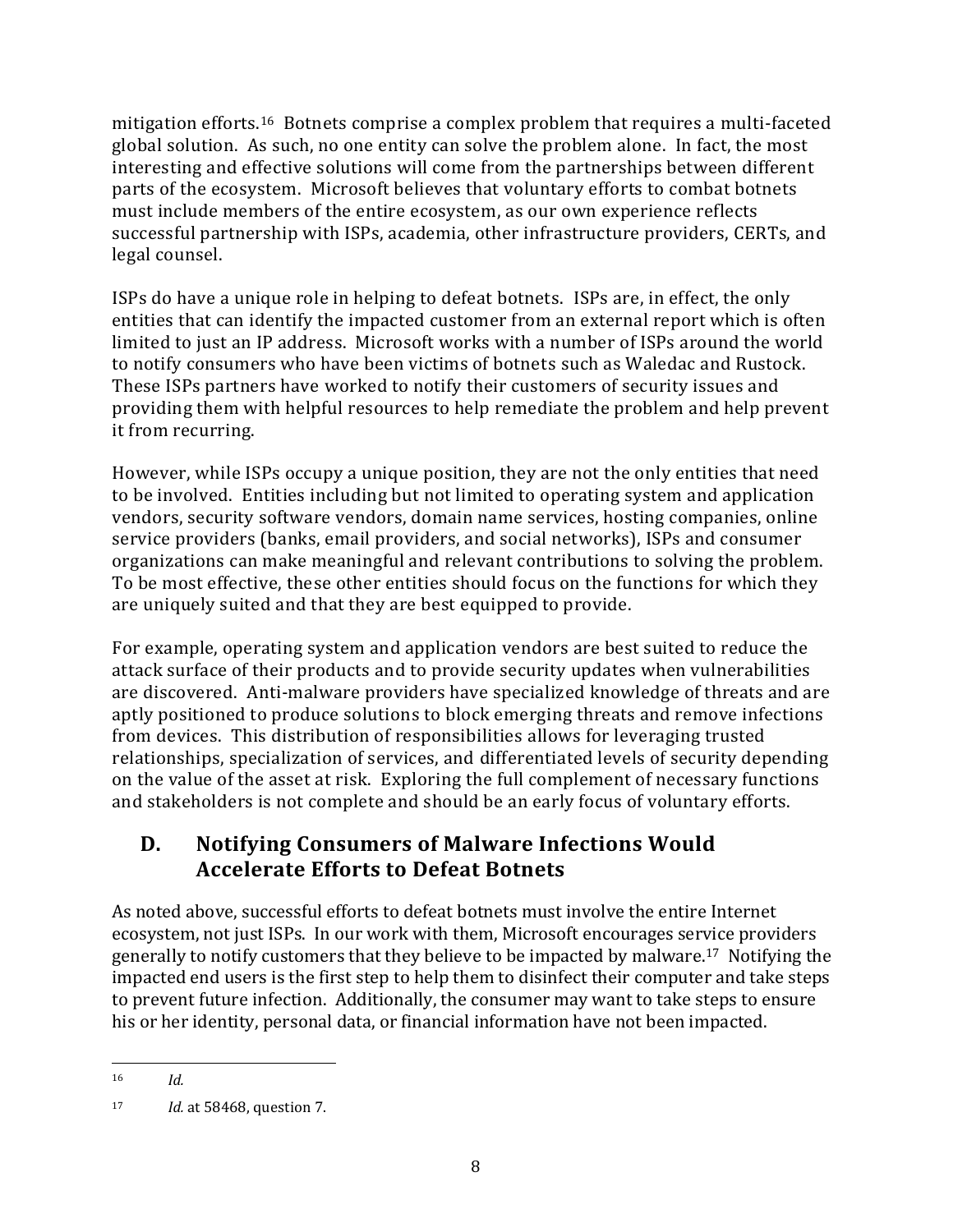The RFI asks whether "notices, and/or the process by which they are delivered, [should] be standardized?"18 To support effective notifications, industry should work to create a commonly accepted framework for notification characteristics. This framework should cover both the criteria for delivering a notice and the medium by which is it delivered with attention paid to identifying and addressing any legal impediments to contacting an impacted customer. In addition, this framework should address the common information elements that should be included in a notification. This will help improve customer reception of the notices and also help to build defenses against fraudulent notifications and social engineering.

Once notified, consumers can be connected with a variety of existing resources to remediate the malware infection. Today, these resources are provided by Microsoft, antivirus vendors, ISPs and others. Many of these tools are provided at no cost to the consumer. Consumers can be directed to these resources by their ISP or access them directly from vendor websites. For example, the freely available Microsoft Safety and Security Center located at<http://www.microsoft.com/security/> provides information and tools for consumers to remove malware infections and bolster defenses against future threats.

While we are supportive of efforts to notify customers of infected devices, we must recognize the increased possibility for fraudulent notifications. Microsoft suggests that notices delivered to consumers be carefully designed to maximize effectiveness and resist fraud.19 There are two key aspects to making notifications resistant to fraud and effective to end-users regardless of the form they take. First is to establish a trusted communications channel, so that users can be assured they are getting notifications from a trusted entity, and not just another attacker trying to get them to put malware on their system. Second is to explain the problem and the solution in terms the user can understand and with steps they can easily follow.

The Department of Commerce, through NIST, can help advance the state of notification techniques and effectiveness with comprehensive testing and evaluation of the notification messages, mediums and effectiveness.20 Microsoft encourages NIST to collaborate with the private sector on this research and broadly share results of these tests so that others can similarly improve their notifications.

With regard to whether or not these notices and the process by which they are delivered should be standardized, Microsoft believes that it is premature to formally standardize notifications to consumers impacted by botnets. Standards seem to work best when there is a concept that is working well and can be described as a defined

<sup>19</sup> *Id.*

 $\overline{a}$ <sup>18</sup> *Id.* at 58469, question 15.

<sup>&</sup>lt;sup>20</sup> Notifications should be tested to see if users understand important elements about them, such as who the notifications are from, why the users are receiving them, what the impact of being infected is, or how to deal with apparent false positives. These efforts should also consider measuring unintended consequences. For example, how many rogue AV infections mimicked official looking notifications? Or, is the public's ability to recognize fraudulent notifications improving?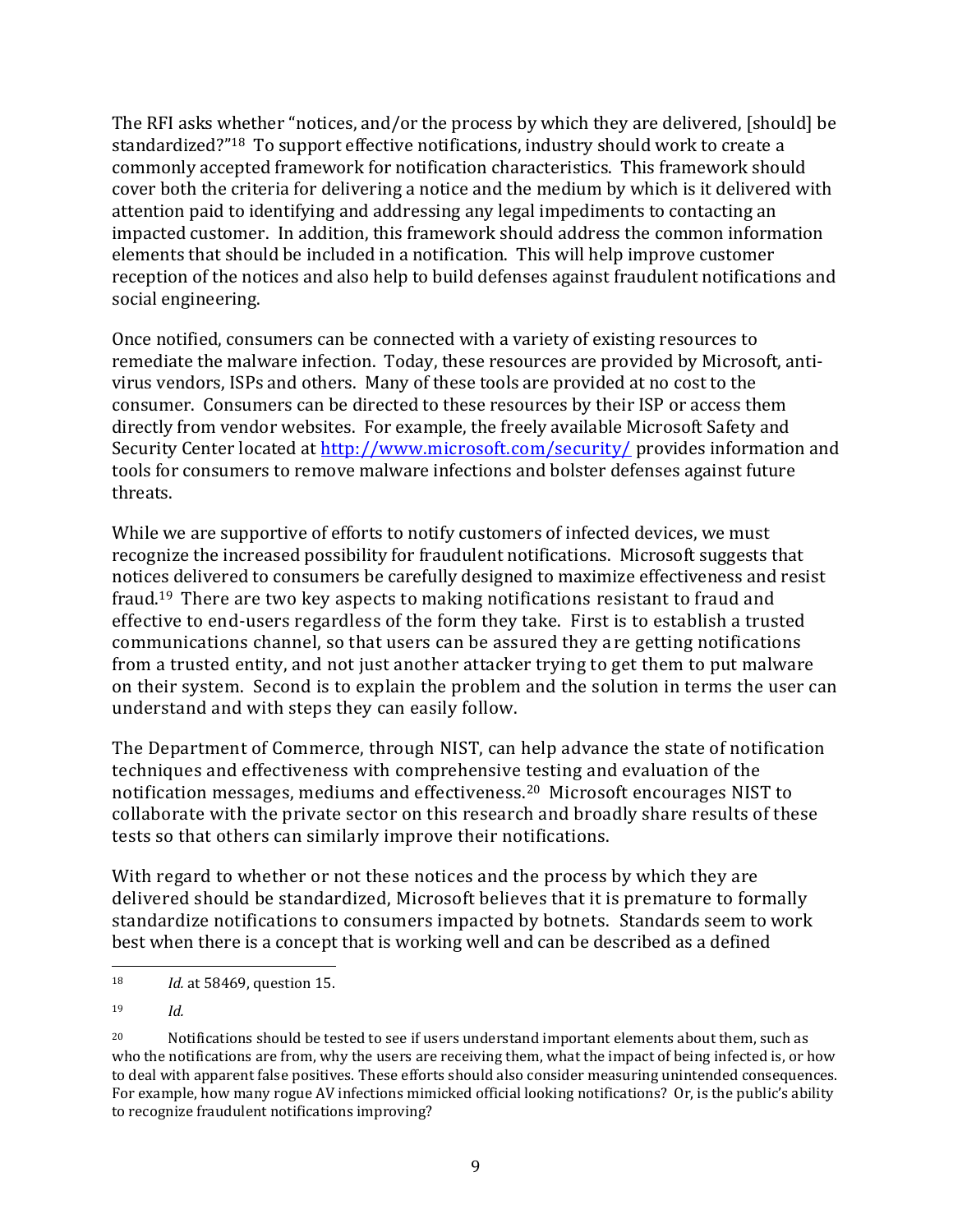operation. Notifying consumers impacted by malware is still very much in its infancy. This is a time when industry should be investigating many ideas to find the most effective approach rather than prematurely standardizing an existing approach.

As part of its role to connect consumers with the business community, the Department of Commerce should consider maintaining a listing of entities providing notifications, what those notifications look like and the resources they include. This centralized listing could help thwart user confusion and reduce the risk of fraudulent notifications. When consumers receive a notification, they could consult the listing to help determine if it is legitimate. Separately, if consumers were concerned that they were infected by a bot they could proactively visit this site for information on how to remediate the issue. This listing would be a supplement to, but not a substitute for, the work already underway by various private sector organizations.

## <span id="page-12-0"></span>**E. Current and Future Technologies Can Help Prevent and Mitigate Botnets and Malware Infections**

The most effective measure an end user could take to stop botnet infections before they happen<sup>21</sup> would be to use the most current versions of operating systems, applications and security software available to them. Online threats have evolved rapidly and in ways that could not be imagined at the time some products were developed. At the same time, Microsoft and other industry members have continued to make successive versions of products more resistant to attacks.

This fact is demonstrated in Microsoft's Security Intelligence Report. <sup>22</sup> Each successive version of Windows has a lower CCM<sup>23</sup> than its predecessor. For example, Windows 7, the most recent version, has a CCM rate less than half of its predecessor Windows Vista.

Our analysis also shows that the majority of software vulnerabilities are found in 3rd party applications. It is important that consumers keep these  $3<sup>rd</sup>$  party applications up to date as well. This activity tends to require a higher degree of technical knowledge and there may be an opportunity for commercial solutions to help increase adoption of this practice.

Microsoft and several other software vendors provide anti-malware and remediation solutions at no cost to consumers with high levels of adoption.<sup>24</sup> In addition to removing economic barriers, solutions must be accessible, effective and user friendly. To date, over 30 million consumers have downloaded and installed the free anti-malware solution, Microsoft Security Essentials.

l

<sup>21</sup> *Id.* at 58468, question 2.

<sup>22</sup> <http://www.microsoft.com/sir>

<sup>23</sup> CCM is a measure of malware infections removed from computers, described in section II.

<sup>24</sup> RFI, *supra* note 2, at 58469, question 16.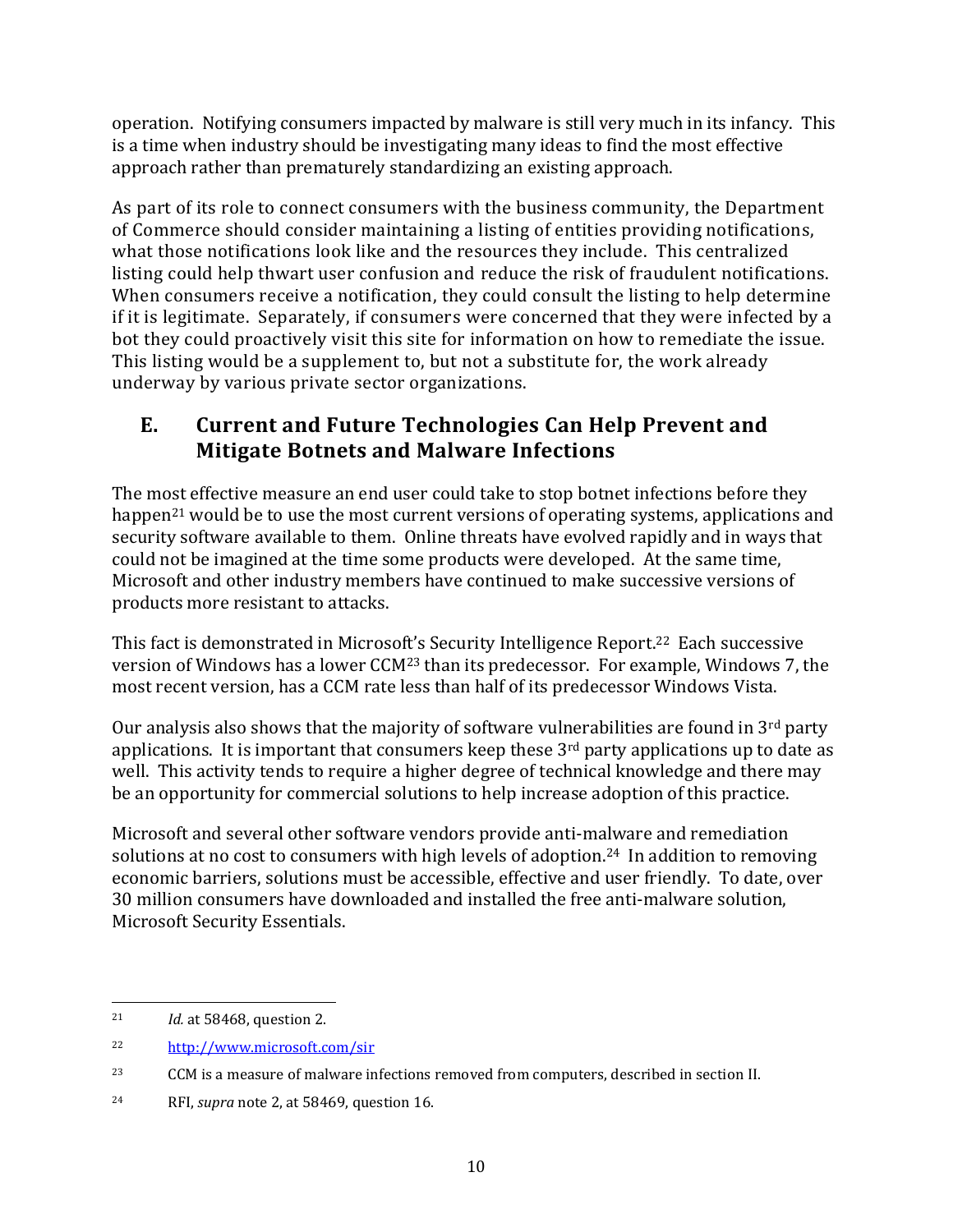Additionally, Microsoft's Malicious Software Removal Tool (MSRT) runs on over 600 million computers automatically every month as part of the Windows Update process. The users of these computers have opted to have their computers scanned for the most prevalent families of malware and the tool is able to remove any that it finds.

Microsoft recommends that users whose computers are infected with malware<sup>25</sup> run the Microsoft Safety Scanner<sup>26</sup> on their computer. This tool detects and removes all malware known to Microsoft including Waledac and Rustock that were targeted in our recent operations. This tool is available at no cost to consumers and runs on all supported versions of Windows.

Once the infection has been removed, we recommend that the user takes steps to better protect against future infections. These steps are simple and can be performed at no cost to the user. They are to:

- 1. Enable automatic updates from Microsoft and other trusted software vendors to receive fixes to known security vulnerabilities.
- 2. Turn on a firewall to block malicious network traffic.
- 3. Run and keep current an anti-malware solution.
- 4. Use a modern web browser.

Microsoft places heavy emphasis on the need to disrupt and ultimately prevent botnets in the future. It is important not to simply build mechanisms by which botnet infections can be cleaned up very efficiently, in perpetuity.

## <span id="page-13-0"></span>**F. Successful Efforts Must Also Aim to Disrupt the Botnet Business Model**

There are powerful economic forces behind malware and botnets. As long as there is money to be made, the criminals behind botnets will continue to find creative new ways to exploit consumers and business. The primary goal of these efforts must be to make the botnet business unprofitable. To do this, we must disrupt the botnet business models by simultaneously raising the attackers' costs while lowering their gains.

Disruption of botnets has been a major investment on the part of Microsoft. Our view is that we have been quite successful in disrupting botnets to date, and are confident that our internal work reflects a best practice in the fight against botnets.

As noted above, Microsoft's three pronged approach towards botnet takedown and mitigation has been quite successful: (1) evolve technology to withstand threats more effectively; (2) leverage legal process; and (3) partner with others to increase the beneficial

 $\overline{\phantom{0}}$ <sup>25</sup> *Id.*, at 58469, question 23.

<sup>26</sup> <http://www.microsoft.com/security/scanner>